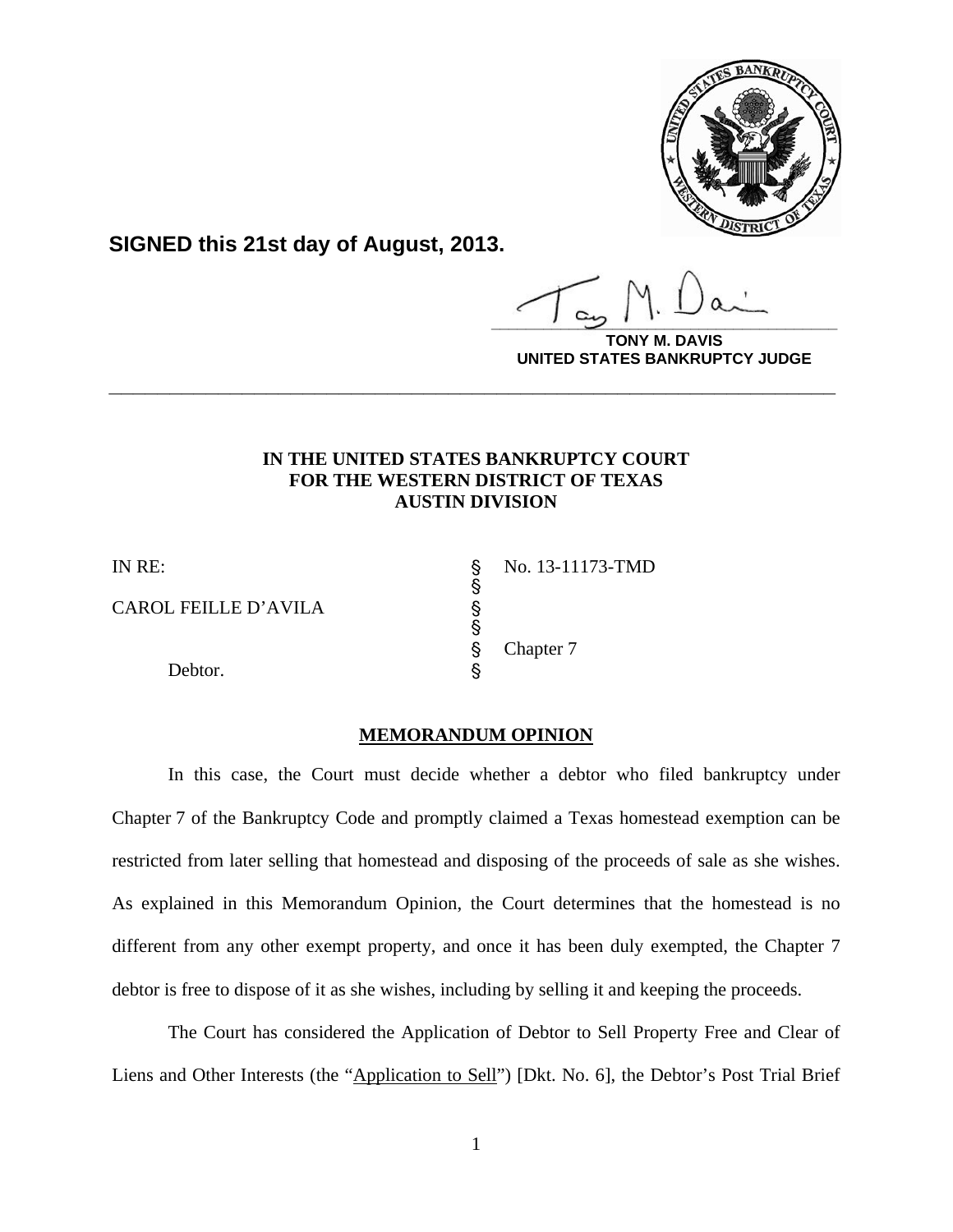Regarding Debtor's Application to Sell Property Free and Clear of Liens (the "Debtor's Brief") [Dkt. No. 16], the Trustee's Trial Brief With Regard to Motion to Sell Property Free and Clear of Liens (the "Trustee's Brief") [Dkt. No. 14], the presentations made at a hearing on this matter held on July 15, 2013 (the "Hearing"), all other evidence in the record, and the relevant case law.

 The Court has jurisdiction over this matter pursuant to 28 U.S.C. § 1334. This is a core proceeding under 28 U.S.C. § 157(b)(2).

### **I. FACTUAL BACKGROUND**

The parties are not in dispute as to the relevant facts. Carol Feille D'Avila (the "Debtor") filed a petition for relief (the "Petition") [Dkt. No. 1], under Chapter 7 of Title 11 of the United States Code (the "Bankruptcy Code" or "Code"), on June 24, 2013. On Schedule A [Dkt. No. 5], the Debtor noted her interest in a residence located at 11309 Rockwell Court, Austin, Texas 78726 (the "Homestead"). The Debtor valued the Homestead at \$340,000, explained that this was a "value based on pending sale," and entered \$219,533.58 as the amount of the secured claims on the Homestead. The Debtor shares her interest in the Homestead with her husband, Rex Anthony D'Avila, who did not file for bankruptcy. Because the Homestead is jointly managed community property, upon the Debtor's filing of the Petition, it became property of the bankruptcy estate. 11 U.S.C.  $\S 541(a)(2)(A)$ . On Schedule C, the Debtor elected to claim state exemptions, as allowed by 11 U.S.C. § 522(b)(3). She claimed the Homestead as exempt under the Texas Constitution and the Texas Property Code.

The D'Avilas are parties to a divorce proceeding, pending in the 200th Judicial District Court, Travis County. In the Application to Sell, the Debtor represented that the judge in the divorce proceeding has ordered the sale of the Homestead, with the proceeds to be divided between the Debtor and her soon-to-be-ex-husband. The Debtor and her husband executed a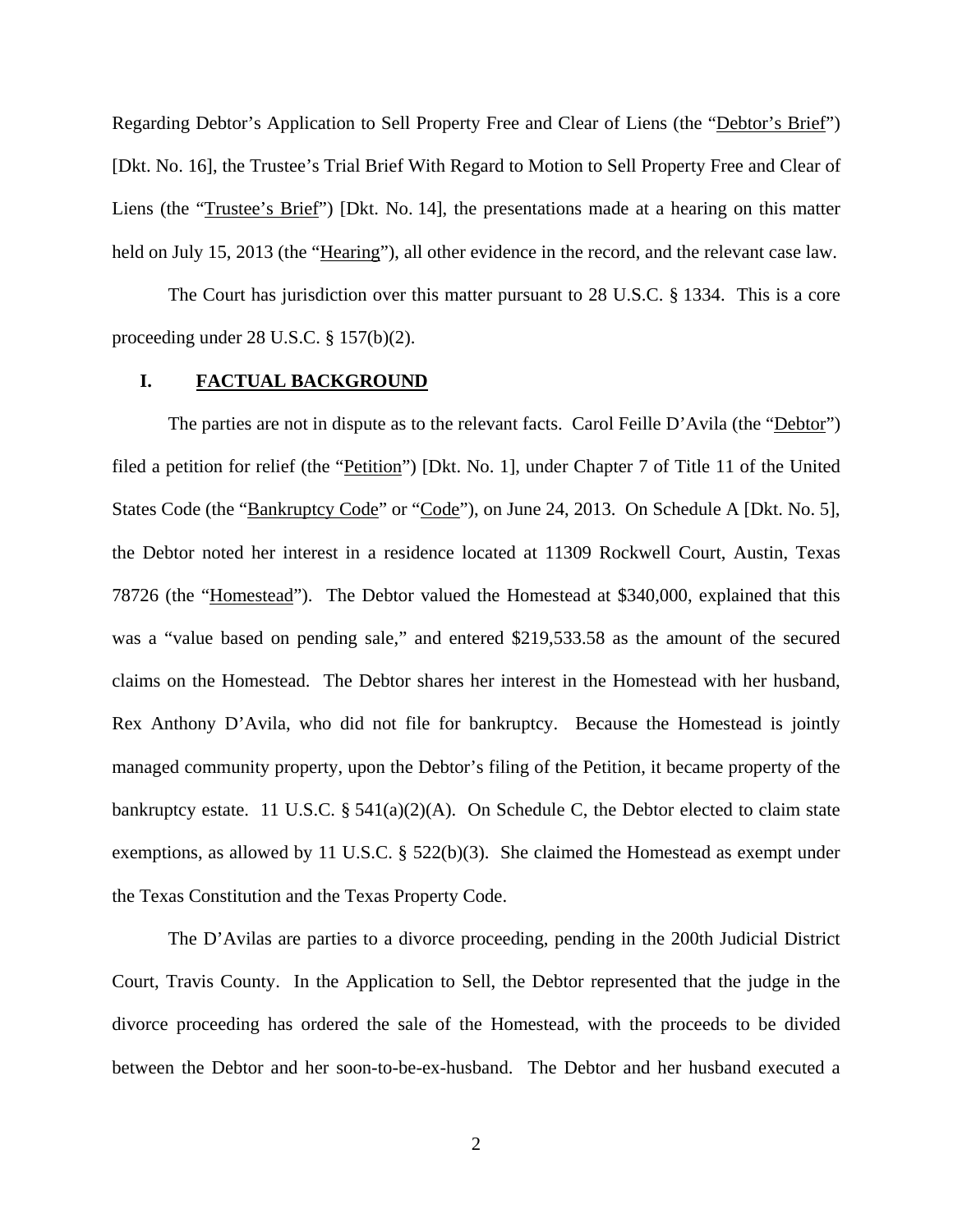contract, pre-petition, to sell the Homestead for \$340,000, which they now wish the Court to approve by granting the Application to Sell. They propose to use the proceeds of the sale to pay off their secured debt and the costs of sale, and then to keep the remaining funds for distribution as ordered by the divorce court, without being subject to any further restrictions from this Court, or to any interference from the Debtor's bankruptcy estate or her pre-petition creditors.<sup>1</sup>

Randolph N. Osherow, the Chapter 7 Trustee (the "Trustee"), advances a limited but significant objection to the Application to Sell. He argues that after the secured debts and costs of sale are paid, the remaining funds are subject to the Texas law requiring that those who wish to exempt proceeds of a homestead sale reinvest the proceeds into a new homestead within six months, or lose the exemption. TEX. PROP. CODE  $\S$  41.001(c). The Trustee requests that the Court grant the Application to Sell only if the Court extends the exemption objection deadline to six months and ten days after the date of the Homestead sale—until creditors can ascertain whether the proceeds have been reinvested in another homestead or not. The Trustee argues that any proceeds not reinvested within six months will be subject to recovery by the estate in order to pay the creditors of the estate.

Because of the conflict between the Debtor and the Trustee concerning whether Texas Property Code § 41.001(c) applies to the sale of the Homestead, the issue is ripe for decision.

## **II. LEGAL ANALYSIS**

 $\overline{a}$ 

#### **A. The Texas Homestead Exemption and the Texas Proceeds Rule**

Texas law provides broad protection for homesteads. The law exempts homesteads from

<sup>&</sup>lt;sup>1</sup> The relief requested by the Debtor was not fully articulated in the Application to Sell, but became clear in the course of the Hearing. Accordingly, this Court issued an Order [Dkt. No. 12], clarifying the relief requested, and providing opportunity for creditors or other parties in interest to object. No new objections were received. The Court also invited the Debtor and Trustee to file briefs and bring relevant law to the Court's attention, which they have done.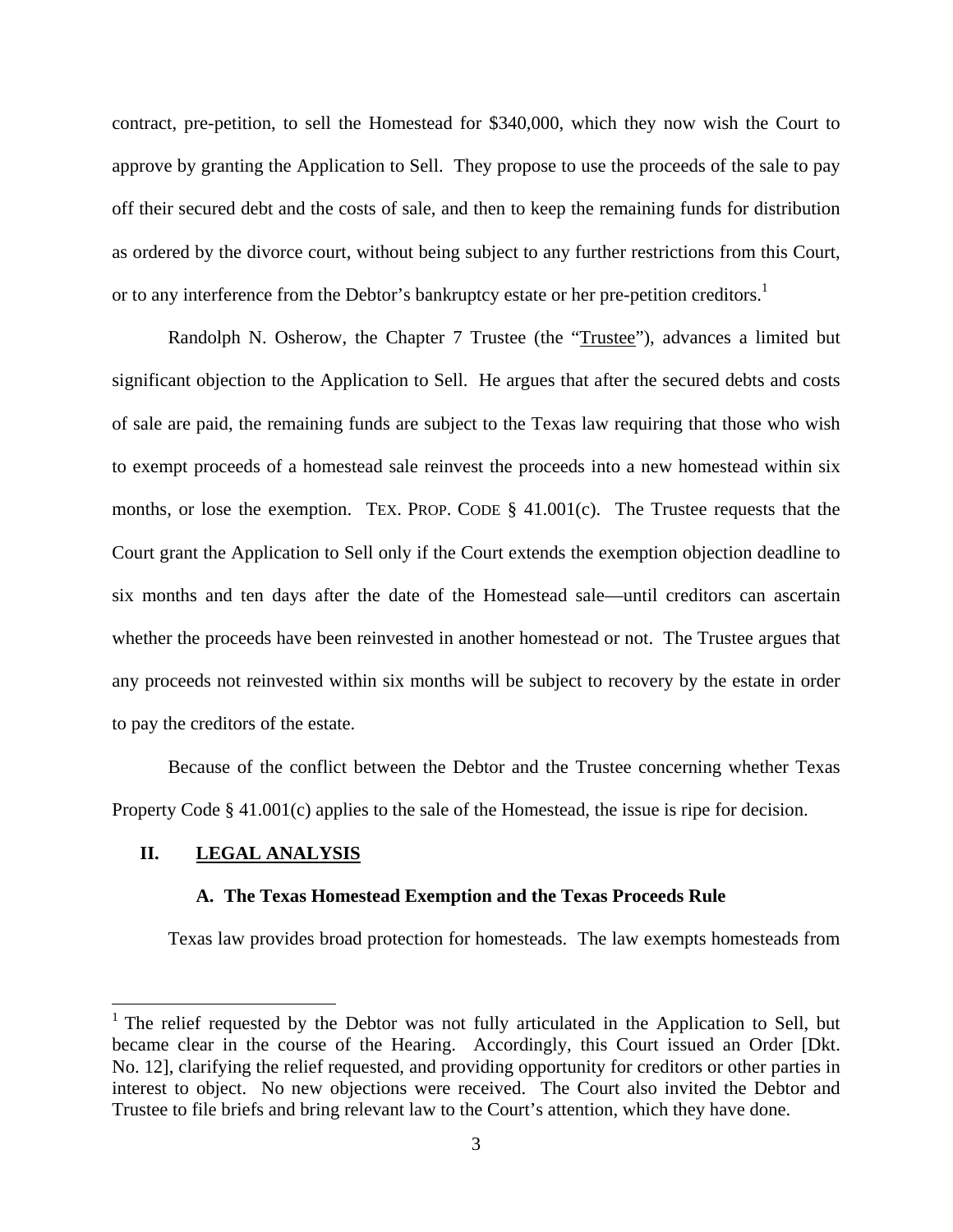seizure or encumbrance in all but a narrow range of circumstances, and caps homesteads in size but not in value. TEX. PROP. CODE § 41.001, .002. Strong protection of the homestead dates back to the first Texas Constitution of 1845. *See England v. F.D.I.C. (In re England)*, 975 F.2d 1168, 1172, 1174-75 (5th Cir. 1992) (outlining history of Texas homestead exemption).

Protection did not extend, initially, beyond the homestead itself. Once a homestead was "voluntarily sold or exchanged," all protection lapsed. *England*, 975 F.2d at 1174. "This rule was harsh and inconsistent with the purposes of the homestead laws, and many people were rendered homeless because of it." *Id*. Accordingly, a law was added in 1897 to exempt the proceeds of the sale of a homestead. *Id*. Now, in addition to the homestead itself, Texas protects the proceeds of a homestead sale—but only for a limited time. "[P]roceeds of a sale of a homestead are not subject to seizure for a creditor's claim for six months after the date of sale." TEX. PROP. CODE § 41.001(c). The proceeds lose their exemption after six months, unless they are reinvested in another exempt Texas homestead. *England*, 975 F.2d at 1173-74. This opinion refers to that rule as the "Texas Proceeds Rule."

### **B. The Texas Proceeds Rule and Chapter 7 of the Bankruptcy Code**

Harmonizing the Texas Proceeds Rule with the Bankruptcy Code's exemption regime can be difficult. Soon after a bankruptcy filing, exemptions usually are determined once and for all, having been "determined by the facts and the law as they exist on the date of filing the bankruptcy petition." *Zibman v. Tow (In re Zibman)*, 268 F.3d 298, 302 (5th Cir. 2001). Courts have used the metaphor of a "snapshot" taken on the date of filing, which "determines" the extent of the bankruptcy estate and the scope of the exemptions." *Id*.

Under the "snapshot" principle, post-petition events rarely affect whether an exemption applies. As a matter of course, in a Chapter 7 bankruptcy such as the Debtor's, once an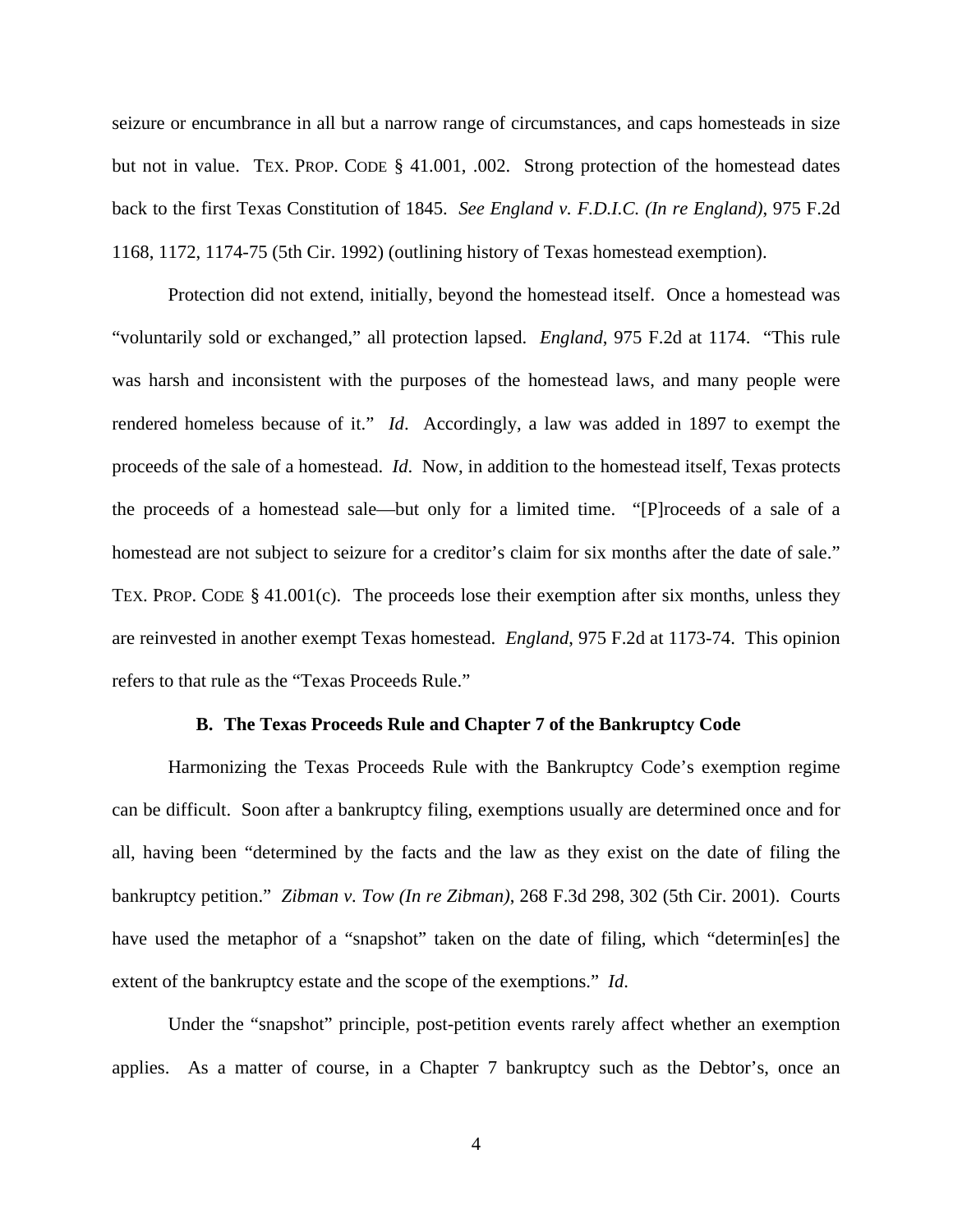exemption is granted, the debtor can sell or dispose of exempt property, or even encumber property with post-petition debts, without involving the bankruptcy court or the bankruptcy estate. "Quite simply, property that has been exempted belongs to the debtor." *Bell v. Bell (In re Bell)*, 225 F.3d 203, 216 (2nd Cir. 2000); *see also Davis v. Davis (In re Davis)*, 170 F.3d 475, 478 (5th Cir. 1999) ("If the [claimed] exemptions are not objected to, the property becomes exempt and unavailable to be levied on by pre-petition creditors or managed by the trustee."). One ramification of this principle is that if property is exempt in the "form" it takes as of the petition date (for instance, real estate or tools of the trade), its transformation to another form (for instance, cash), does not retroactively un-exempt it. *See, e.g.*, *Armstrong v. Peterson (In re Peterson)*, 897 F.2d 935, 938 (8th Cir. 1990) (collecting cases to the effect that post-petition sales do not affect duly claimed exemptions); *In re Gasztold*, No. 11-21287, 2011 WL 5075440, at \*3 (Bankr. D. Conn. Oct. 25, 2011) (holding that "a post-petition change in the form of an already exempt asset"—even if the asset could not have been exempted in that new form—does not invalidate the exemption).

Obviously, the Texas Proceeds Rule, which establishes a temporal limit on the exemption available for homestead sale proceeds, complicates the usual exemption process. Looking to events that occur after the bankruptcy filing clouds the clarity of the "snapshot," leaves unsettled the size of the bankruptcy estate and extent of the debtor's post-bankruptcy assets, and fetters the debtor's fresh start. On the other hand, simply reading the temporal limit out of the Texas Proceeds Rule altogether would *broaden* the scope of the exemption rather than merely *giving effect* to it, as the Bankruptcy Code instructs.

#### **C. Fifth Circuit and Supreme Court Guidance**

Several Fifth Circuit cases provide guidance concerning the relationship between the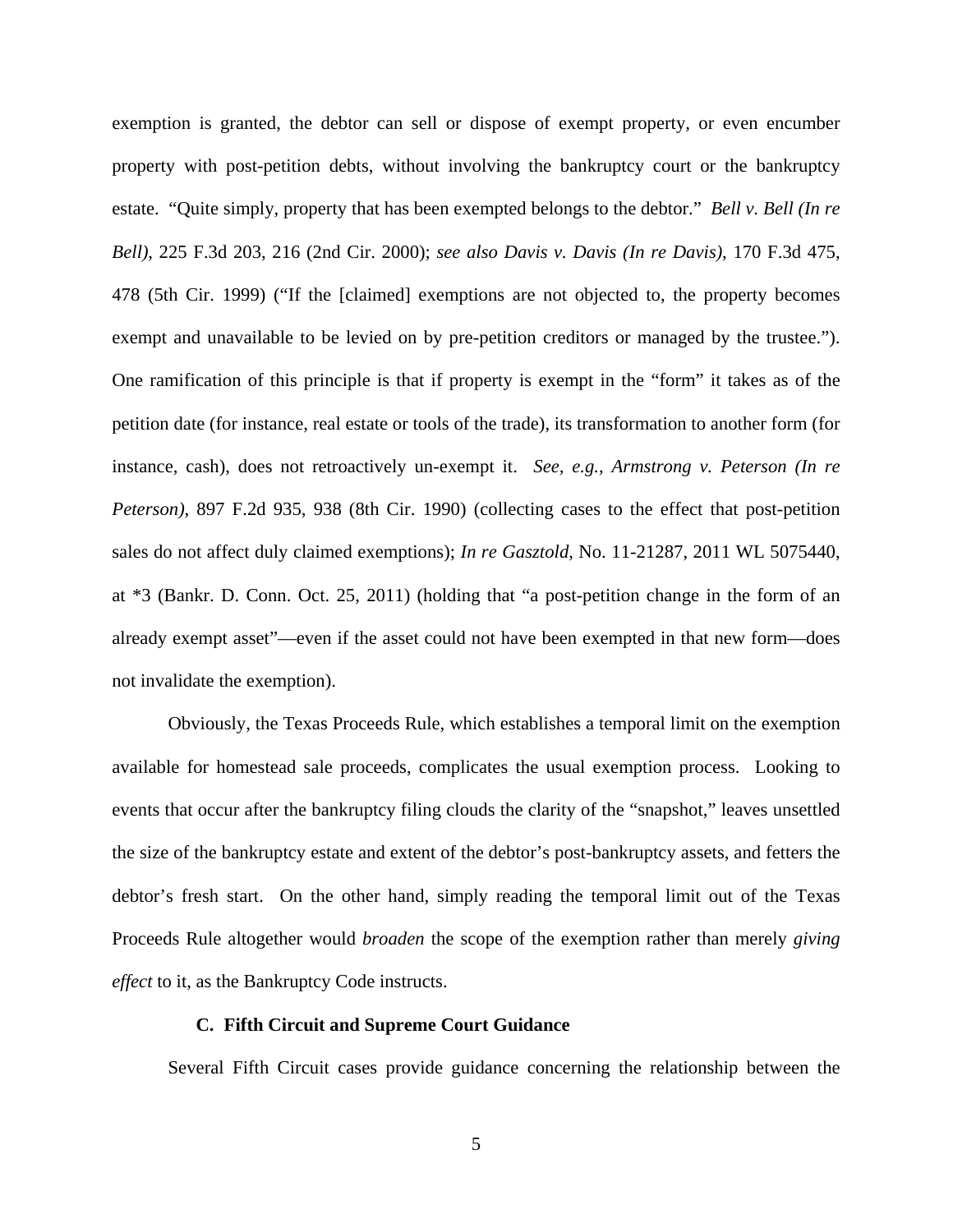Bankruptcy Code exemption regime and the Texas Proceeds Rule. The leading precedent, *Zibman v. Tow (In re Zibman)*, teaches that the Texas Proceeds Rule applies to proceeds that were held as of the date the debtor filed bankruptcy, limiting the exemption that can be claimed on them. 268 F.3d 298 (5th Cir. 2001).

In *Zibman*, the debtors sold their Texas homestead prior to filing bankruptcy, and then, in their bankruptcy filings, exempted the proceeds of sale under Texas Property Code §41.001(c). Because they moved to Massachusetts, they did not reinvest the proceeds into a new Texas homestead within six months. They argued that the "snapshot rule" prevented the exemption of the proceeds that existed on the day of the bankruptcy filing from being "retouched" by postpetition acts, namely their failure to reinvest. In their view, the proceeds, once exempted, remained exempted.

The Fifth Circuit, however, instructed that the "snapshot" includes not just the "facts existing on the date of filing" but "the *entire* state law applicable on the filing date"—including the law that limits an exemption. *Id*. at 304 (emphasis in original). "Courts cannot apply a juridical airbrush to excise offending images necessarily pictured in the petition-date snapshot." *Id*. The bankruptcy court should not transform "an explicitly limited exemption into a permanent one." *Id*. In other words, the court instructed that a debtor cannot invoke the Texas law protecting proceeds of a homestead sale but cut out the limitation that is an integral part of that law. The debtor who takes the benefit of Texas Property Code  $\S$  41.001(c) must bear the burden imposed by it. The debtor must "take the fat with the lean." *Zibman*, 268 F.3d at 304. The proceeds of the homestead sale were, at the date of the "snapshot," stamped with the Texas law limitation that was "necessarily pictured" in the "snapshot."

As the *Zibman* court explained, its holding accords with the Supreme Court's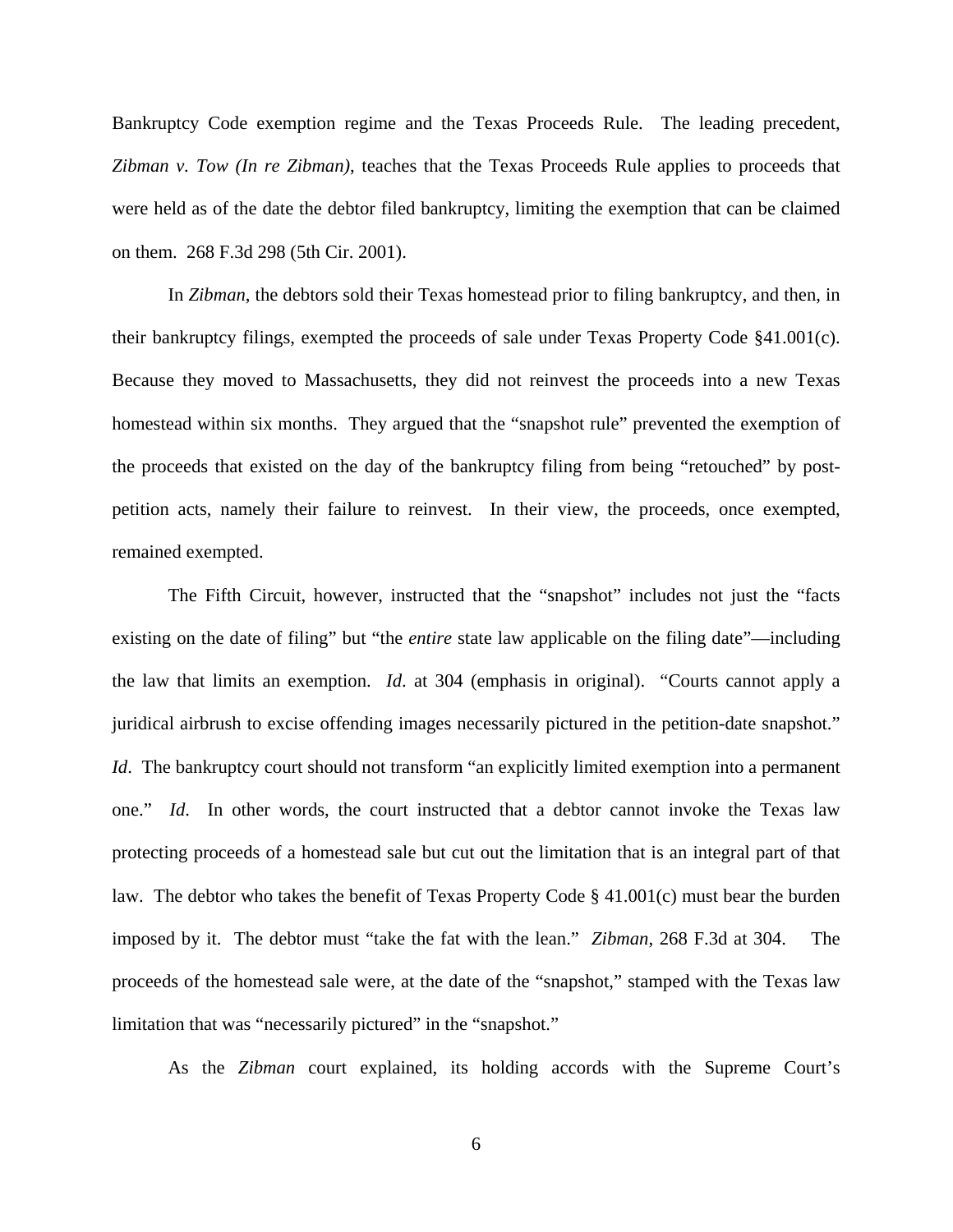jurisprudence on the "snapshot" principle. The principle was laid out initially in *White v. Stump*, in which the Court held that a debtor was not entitled to an Idaho homestead exemption. Idaho protected homesteads "only where a declaration that the land is both occupied and claimed as a homestead is made and filed for record." 266 U.S. 310, 311 (1924). The protection was effective only when the "declaration is filed, and not before." *Id*. Because the debtor in *White* attempted to file the homestead declaration after filing the bankruptcy petition, the Supreme Court held that the debtor could not take advantage of the Idaho exemption. The Court explained that "the point of time which is to separate the old situation from the new in the bankrupt's affairs is the date when the petition is filed." 266 U.S. at 313. Exemptions are "not of property which would or might be exempt if some condition not performed were performed, but of property to which there is under the state law a present right of exemption." *Id*.

The Supreme Court applied the "snapshot" principle to a more complicated set of facts in *Myers v. Matley*, 318 U.S. 622 (1943). In *Myers*, as in *White*, the debtor filed a required declaration of homestead after the bankruptcy petition was filed, but in *Myers*, the Court nonetheless held that the exemption was valid. This was because the Nevada law, applicable in *Myers*, was distinguishable from the Idaho law applicable in *White*, in that, unlike in Idaho, Nevada permitted a homestead declaration to be valid against creditors up until the time an execution sale on the homestead was completed. That is, as long as the declaration was filed prior to sale, it was effective retroactively to trump other attachments on—and even a pending (but uncompleted) execution sale of—the homestead. Characterizing this retroactively effective right as a "present right of exemption" under state law, *White*, 266 U.S. at 313, the *Myers* Court allowed the debtor to file the declaration and claim the exemption. It explained that the Nevada "right to make and record the necessary declaration of homestead" any time before a completed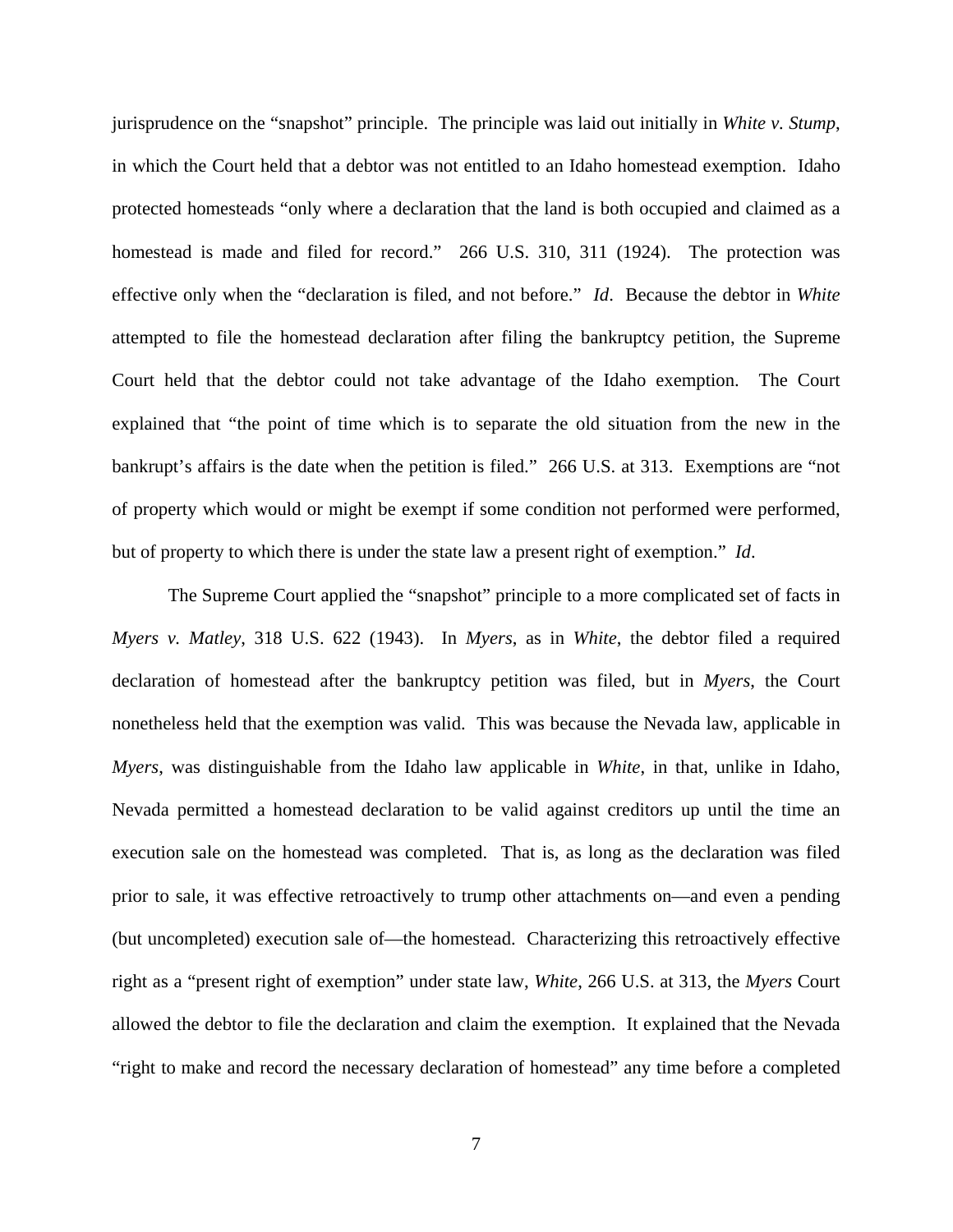execution sale was protected as of the date of the bankruptcy petition. 318 U.S. at 628. Bankruptcy law neither stripped away this state-law right nor altered the "relative status" between the debtors and her creditors that existed as of the petition date. *Id*. Even though no homestead declaration had been filed as of the petition date, the *right* of the debtor to later file a homestead declaration—retroactively effective as of the petition date—was contained within the petition-date "snapshot." Because the debtor exercised this right prior to a completed execution sale, her homestead was exempt.

Thus, the Fifth Circuit's holding in *Zibman* was essentially an application of *Myers*. In both cases, what the debtor held as of the petition date was an exemption right under state law that was contingent and could be established or lost depending on later events. In *Myers*, the debtor *took* a necessary post-petition step to protect the homestead under state law (by filing the homestead declaration), and thus gained protection that would have been lost; in *Zibman*, the debtor *omitted* the necessary post-petition step under state law (by failing to reinvest the proceeds), and thus lost protection that would have been gained.

The Fifth Circuit revisited the bankruptcy implications of the Texas Proceeds Rule in *Studensky v. Morgan (In re Morgan)*, 481 F. App'x 183 (5th Cir. 2012).<sup>2</sup> In *Morgan*, unlike in *Zibman*, the debtor owned the homestead itself, and not the proceeds of its sale, at the time of his bankruptcy filing. But Morgan did not claim the homestead as exempt in his initial filing. Instead, he opted for the slate of exemptions provided by federal bankruptcy law. His homestead was subject to a lien that rendered it non-exempt under the federal exemptions. Several months

1

<sup>2</sup> Although *Morgan* is designated as "unpublished" and therefore is not binding precedent, *see* 5TH CIR. R. 47.5.4, it is useful for its "persuasive value," *U.S. v. Moore*, 328 F. App'x 308, 309 n. 1 (5th Cir. 2009).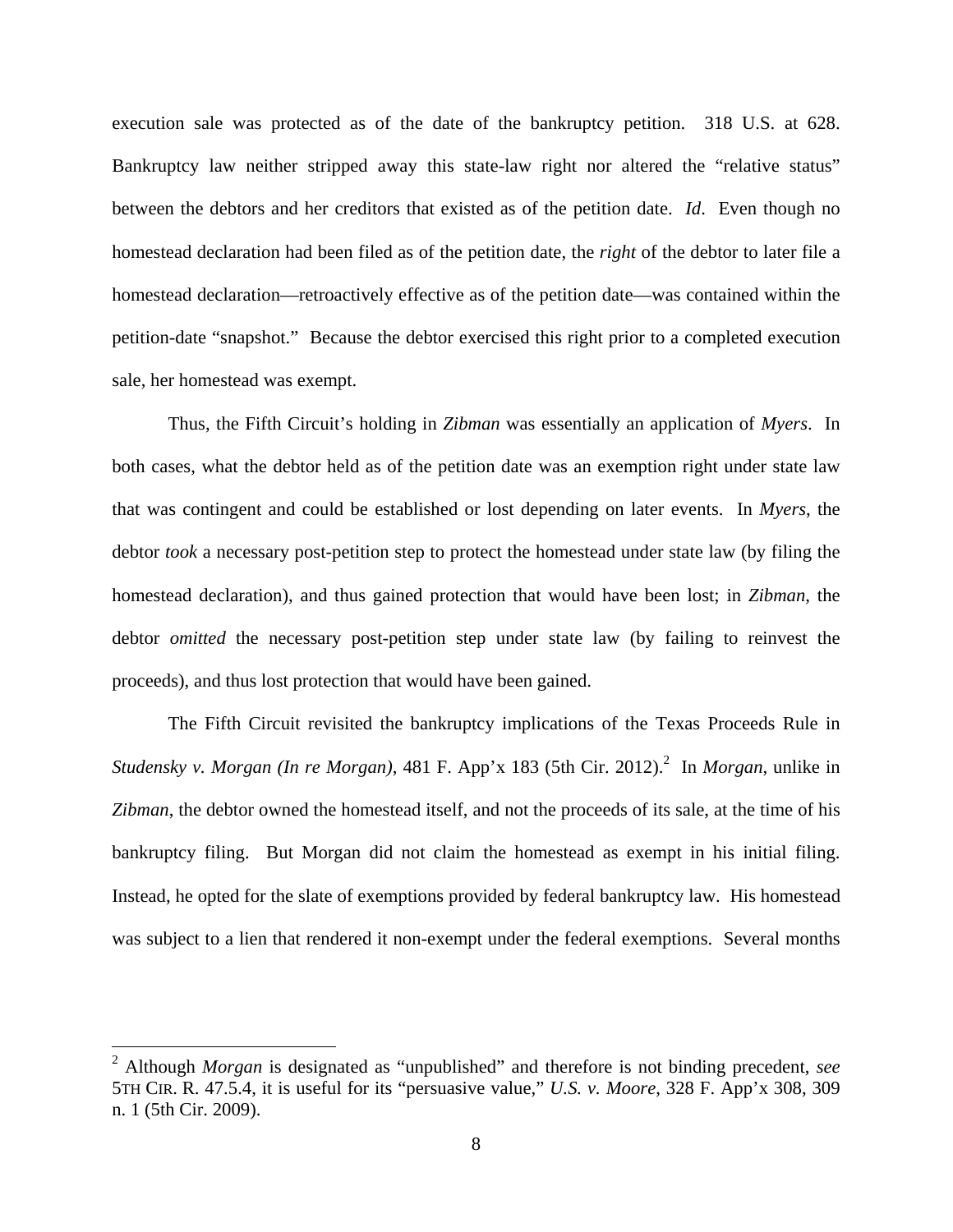into the case, however, the debtor changed course. He sold his house, $3$  and then switched from federal to state exemptions. Although he invoked Texas exemptions, he argued that the sixmonth limitation did not apply to his circumstances, and that *Zibman* could be distinguished because in his case, unlike in *Zibman*, the petition-date "snapshot" showed him holding his actual homestead (an exemption that "has no temporal limitation" under Texas law), rather than the proceeds of a homestead sale (an exemption that is "limited to six months" absent reinvestment in another Texas homestead). *Id*. at 185. He argued that only debtors holding *proceeds* as of the petition date need abide by the Texas Proceeds Rule; debtors holding an actual *homestead* could dispose of the homestead as they wished, as they can any other exempt property.

The Fifth Circuit denied Morgan's exemption, because he opted for Texas exemptions only after the homestead had been sold—when there were only *proceeds* to exempt, and not the *homestead* itself. "The problem with [Morgan's] argument is that he overlooks the fact that he did not claim a homestead exemption until *after* he sold his home, and even then, he did not claim any value of his home as exempt until he amended his bankruptcy schedules nearly seven months after filing his petition, and more than six months after he had sold his homestead." *Id*. at 185-86 (emphasis in original). The court reasoned that upon Morgan's filing for bankruptcy, all of his property became property of the estate, by operation of law. 11 U.S.C. §541(a). The estate included, at first, his homestead, but then, after the homestead was sold, only included the proceeds of sale. Because under the clear text of the Bankruptcy Code, exemptions can only be claimed "from property of the estate," 11 U.S.C. § 522(b), it was only the *proceeds*—and not the

 $\overline{a}$ 

<sup>&</sup>lt;sup>3</sup> After the Fifth Circuit handed down its opinion in *Morgan*, the Trustee filed an adversary proceeding seeking revocation of Morgan's discharge as a result of this unauthorized, postpetition sale of property of the estate. It remains pending. *See Robbins v. Morgan (In re Morgan)*, Adv. Proc. No. 12-06038 (Bankr. W.D. Tex.).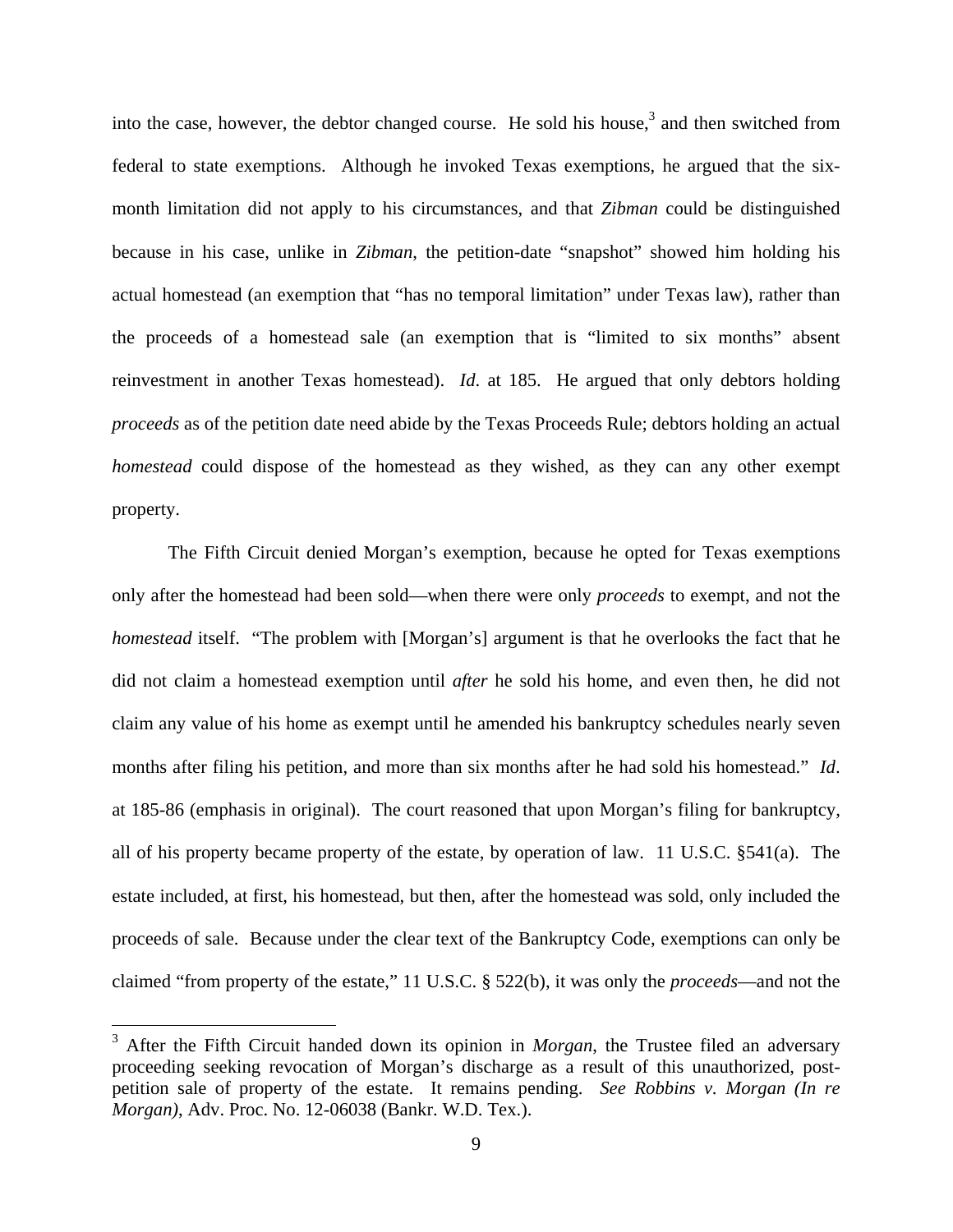*homestead*—that Morgan could exempt. 381 F. App'x at 186. The Fifth Circuit's holding on Morgan's belated exemption comports with other case law teaching that when exemptable (but not yet exempted) property is sold on behalf of the bankruptcy estate, and converted into a form that it is not itself exemptable, then it is too late for a debtor to seek to exempt the property retroactively. *See Hardage v. Herring Nat'l Bank*, 837 F.2d 1319 (5th Cir. 1988) (denying exemption to debtor who waited until after cotton was sold by bankruptcy estate to claim exemption on cotton); *id*. at 1322 (citing, favorably, *Payne v. Wood*, 775 F.2d 202 (7th Cir. 1985), in which the court denied exemption on household goods to a debtor who failed to assert the exemption until the goods had already been destroyed and replaced with insurance proceeds, which were not themselves exemptable).

In sum, because of his delay, Morgan could exempt only the proceeds of the sale and not the homestead itself. Once this was determined, obviously *Zibman* governed, and the Texas Proceeds Rule limited Morgan's exemption.

Notably, the *Morgan* court gave no indication that it disagreed with the idea that if Morgan had acted more promptly and exempted the homestead itself (not merely the proceeds of its sale), he could have benefited from an "unlimited" exemption of the homestead instead of the limited exemption of proceeds.<sup>4</sup> Indeed, it was only on a factual and not a legal basis that the *Morgan* court distinguished an older case, *Lowe v. Yochem (In re Reed)*, in which a bankruptcy court held that the Texas Proceeds Rule did not apply to proceeds of a homestead sale that occurred post-petition (and after the exemption had been claimed on the homestead). 184 BR. 733 (Bankr. W.D. Tex. 1995). The Fifth Circuit explained that because Morgan claimed his

1

<sup>&</sup>lt;sup>4</sup> Indeed, the court stated that "[t]he problem" with Morgan's argument was that his claim of exemption came post-sale, *id*. at 185 (emphasis added), giving no indication that it *also* disagreed with the necessary legal premise for "[t]he problem."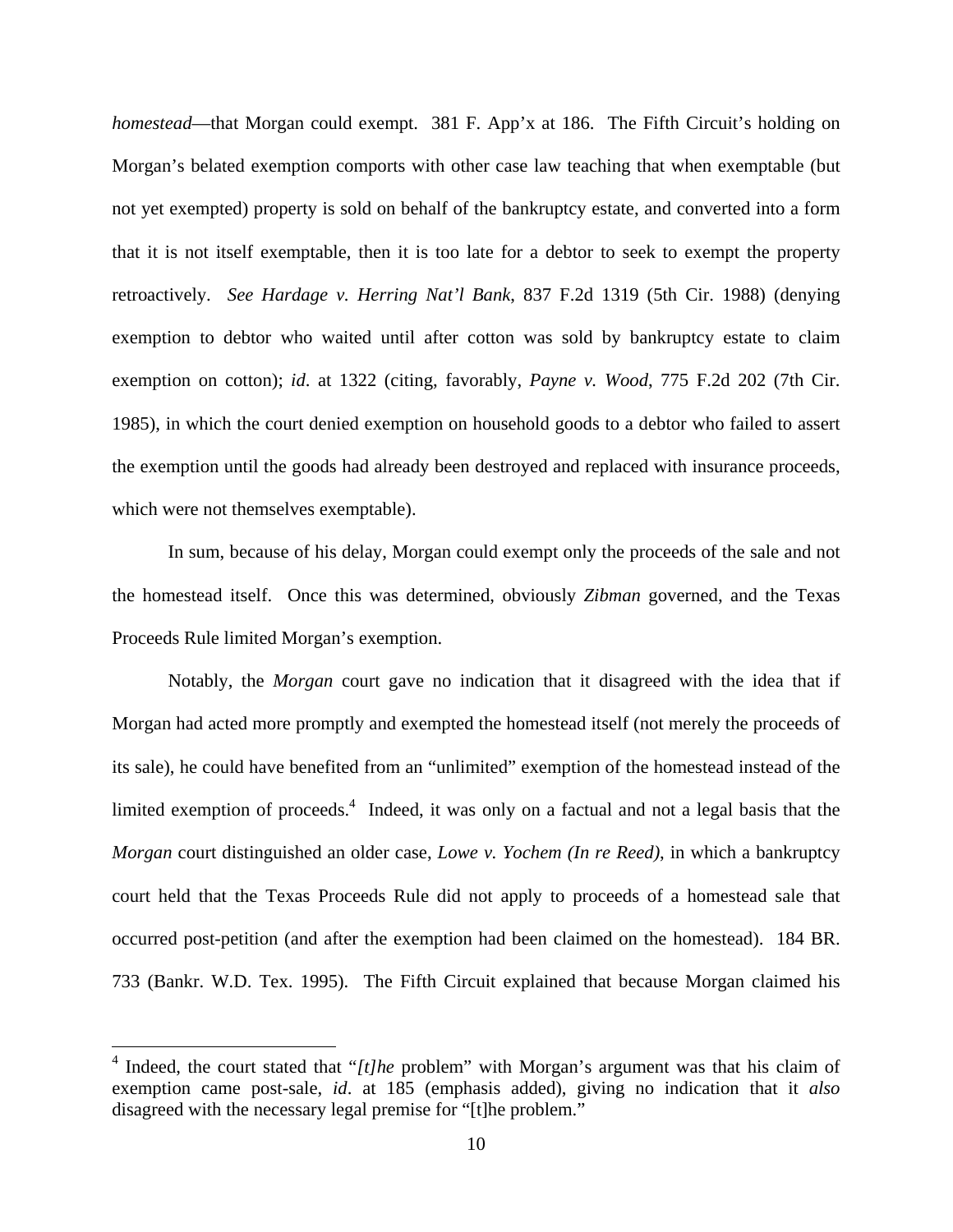exemption after a completed sale, *Reed* was "inapposite" and "inapplicable" to the facts of the case before it. 481 F. App'x at 186. It did not indicate that *Reed* was incorrectly decided. The *Morgan* court could have reached the same result simply by disapproving of the *Reed* principle from the start. Instead, the Fifth Circuit took pains to distinguish *Reed*, noting that the holding in *Reed* accorded with the principle that "an exemption does not shield property until the debtor has properly claimed the exemption." *Id*. at 186 n. 1. (Similarly, *Zibman* cited *Reed* for one of its premises, without indicating that *Reed*'s core holding was being overruled—a notable omission. 268 F.3d at 302 n. 9.) Some of the legal principles articulated in *Reed* may be overbroad in light of later precedent. But its facts are precisely on all fours with the case before the Court, and both *Zibman* and *Morgan* cited it without overruling it, so it retains persuasive value.

Fifth Circuit case law does not determine the issue before the Court. It remains an open issue whether the Texas Proceeds Rule applies to the proceeds of a homestead sale that occurs after the petition is filed and after the exemption is duly claimed. Unlike a debtor who sells the homestead pre-petition and seeks an exemption on the proceeds (as in *Zibman*), and unlike a debtor who sells the homestead post-petition but only seeks an exemption after the homestead sale (as in *Morgan*), the debtor in this case still holds her homestead and already claimed her exemption on it. Now she wishes to sell without restriction. In *Zibman* and *Morgan*, by the time the exemption was invoked, there were only proceeds, no actual homestead. In those cases, the only way the debtors could protect the homestead proceeds was by appealing to the Texas Proceeds Rule that protects such proceeds *and* imposes the six-month limitation. TEX. PROP. CODE § 41.001(c). The "fat" of that provision had to be taken with the "lean." *Zibman*, 268 F.3d at 304.

By contrast, here, the Debtor filed for bankruptcy relief and claimed an exemption while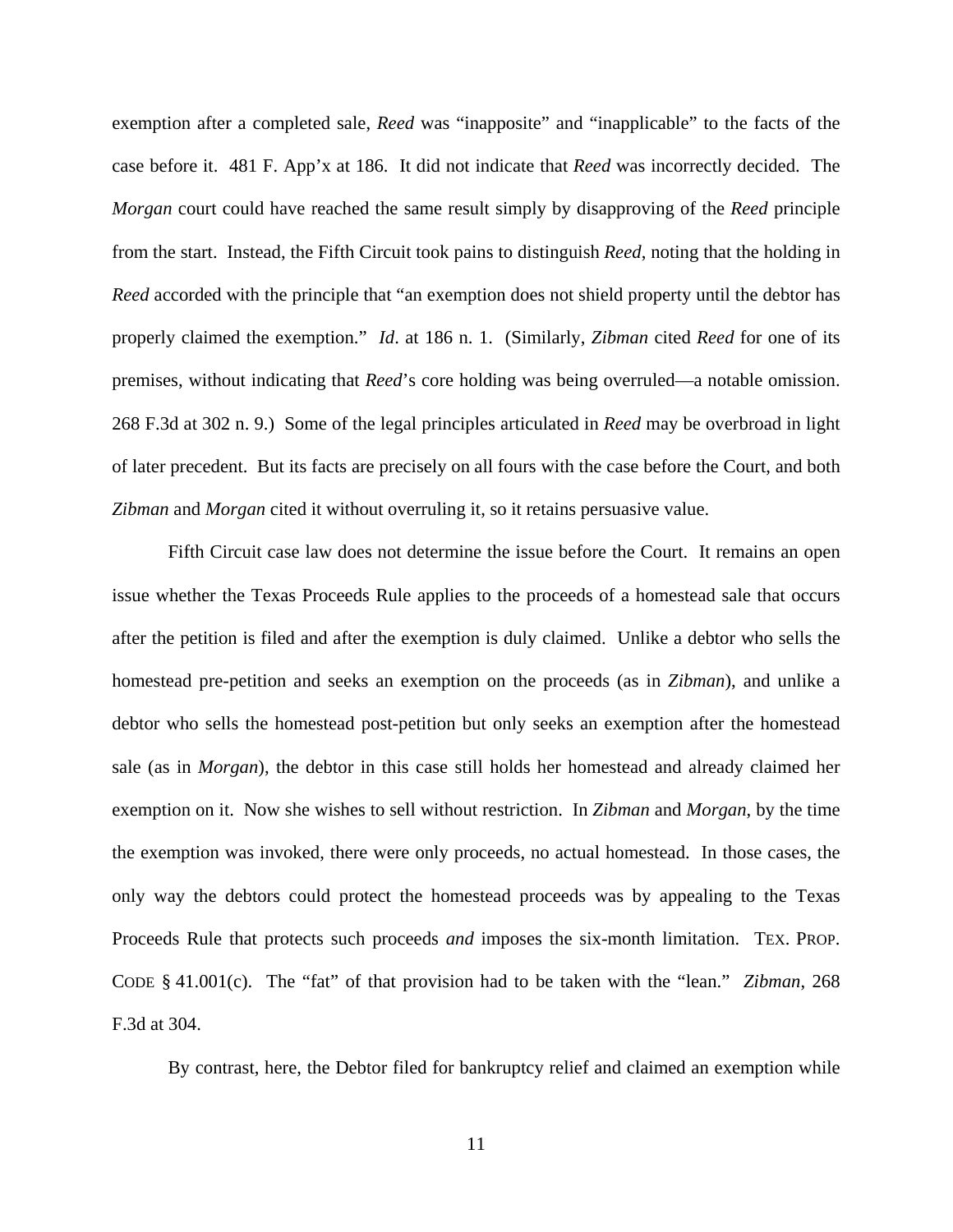holding her Homestead—that is, holding real estate, not proceeds of a homestead sale. Unlike the Texas Proceeds Rule of Texas Property Code 41.001(c), the homestead exemption of Texas Property Code 41.001(a) is not limited in time. On the petition date, the relevant fact was the Debtor's ownership of the Homestead; the relevant law was the homestead exemption, which is not limited in time.

## **D. Different Results Under Chapter 13**

 Several courts from this district, deciding cases filed under Chapter 13 of the Bankruptcy Code, have held broadly that no matter whether the petition-date "snapshot" captures real estate or proceeds from the sale of real estate, the Texas Proceeds Rule applies (presumably up until the time a case is dismissed, although the cases do not spell out any limiting principle). In one case, *In re Zavala*, the debtors exempted a homestead and then, more than two years later, sold it. 366 B.R. 643 (Bankr. W.D. Tex. 2007). They argued that the Texas Proceeds Rule did not limit their subsequent use of the proceeds. *Id*. at 652. They distinguished *Zibman* on the grounds that, unlike in their case, the debtor in *Zibman* could claim as exempt only the proceeds of a homestead sale—and not the homestead itself—as of the date of the bankruptcy filing. *Id*. at 653. The bankruptcy court characterized this as a "distinction . . . without difference"; whether the sale occurs "pre- or post-petition is immaterial," and the Texas Proceeds Rule applies either way. *Id*.

In another case, *In re Frost*, both a bankruptcy court and a district court in this district reached the same result as the court in *Zavala*. *Frost v. Viegelahn (In re Frost)*, No. 09-54674, Dkt. No. 11 (Bankr. W.D. Tex. May 11, 2011), *aff'd*, No. 5:11-cv-719, Dkt. No. 11 (W.D. Tex. July 9, 2012).<sup>5</sup> The *Frost* district court held that its result was compelled by *Zibman*, and stated

 $\overline{a}$ 

<sup>&</sup>lt;sup>5</sup> The *Frost* case is currently on appeal to the Fifth Circuit, as case No. 12-50811.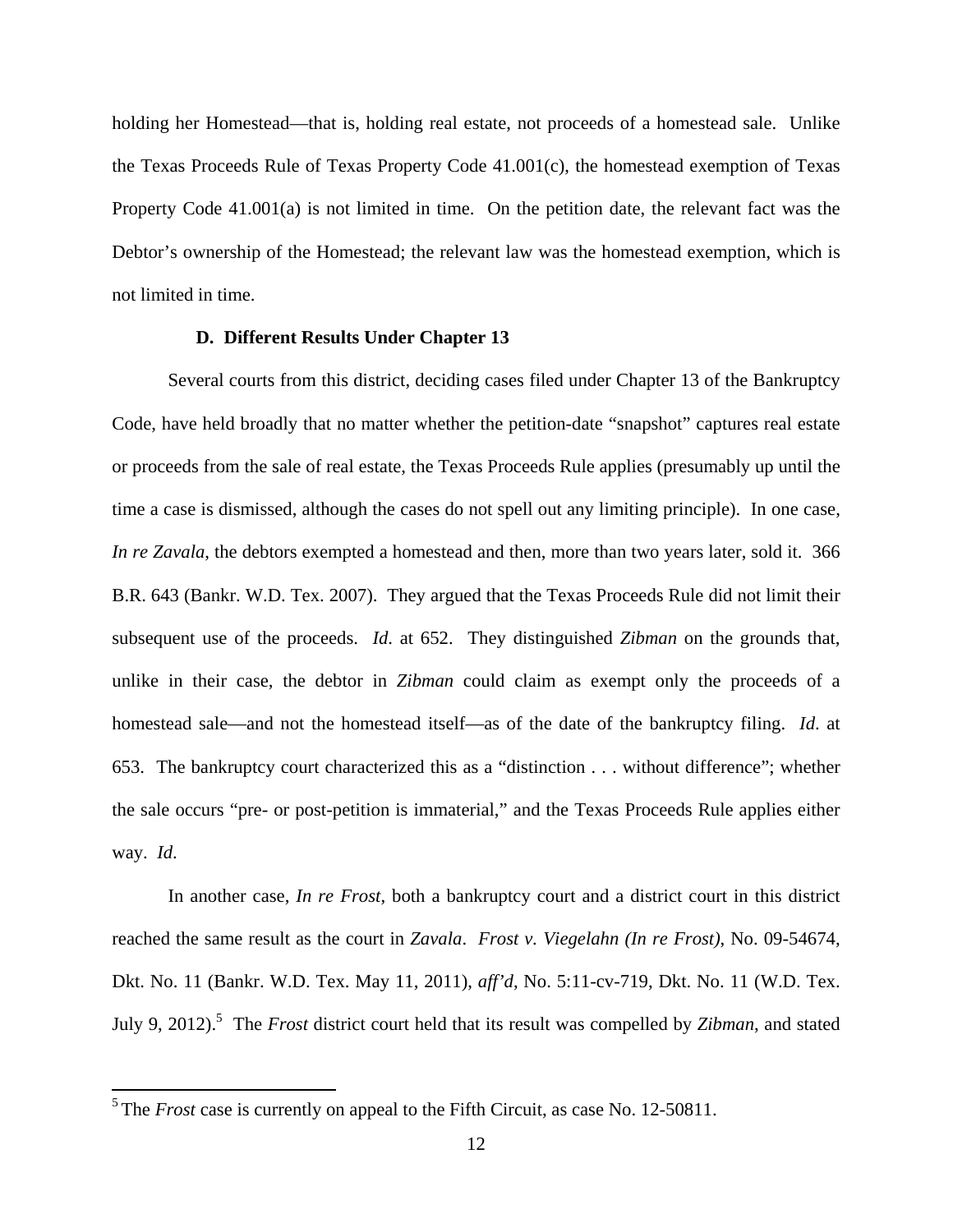that *Zibman* "rejected" *Reed*. *Frost*, No. 5:11-cv-719, slip. op. at 6.

It is crucial to note that both *Zavala* and *Frost* involve the application of the Texas Proceeds Rule to debtors under Chapter 13 of the Bankruptcy Code, not Chapter 7. Most courts have held that Chapter 13 cases can be sharply distinguished from Chapter 7 cases in that funds received by a Chapter 13 debtor while the plan is in effect become "disposable income" subject to distribution to the creditors of the estate—*even if* the funds are received from exempt sources. *See In re Launza*, 337 B.R. 286, 288-92 (Bankr. N.D. Tex. 2005) (collecting cases, providing textual analysis, and explaining policy reasons for the distinction between Chapter 13 and Chapter 7), *accord In re Andrade*, No. 10-10444, 2011 WL 1559241, at \*2-\*3 (Bankr. D.R.I. Mar. 16, 2011) (holding that income from exempt property in Chapter 13, unlike in Chapter 7, can be recovered from the debtor for the estate). This is not so in Chapter 7 cases; as a matter of course, post-petition income, including income from exempt sources (such as the sale of exempt property), does not enter the bankruptcy estate. Because of this significant difference, exemptions for debtors under Chapter 13 are not truly final as they are for debtors under Chapter 7, at least as long as the payments undertaken in a Chapter 13 case continue, usually for years.

The distinction between Chapter 13 and Chapter 7 with respect to this issue was recognized by the bankruptcy court in *Frost*. At a hearing, when the debtor advanced the argument that a post-petition sale should be treated differently than the pre-petition sale at issue in *Zibman*, and that the Texas Proceeds Rule should not apply, the bankruptcy court responded:

If it was a Chapter 7, I would agree with you. But since it's a Chapter 13, you have—you don't have a snapshot of property of the estate. ... During a 13... new property of the estate comes in during the pendency of the case and becomes property of the estate.

Hearing Tr., *In re Frost*, No. 09-54674, Dkt. No. 89, at 9 (Bankr. W.D. Tex. January 27, 2011); *see also id*. at 10-11 (The Court: "A [Chapter] 7 would be a different situation. In a 7, the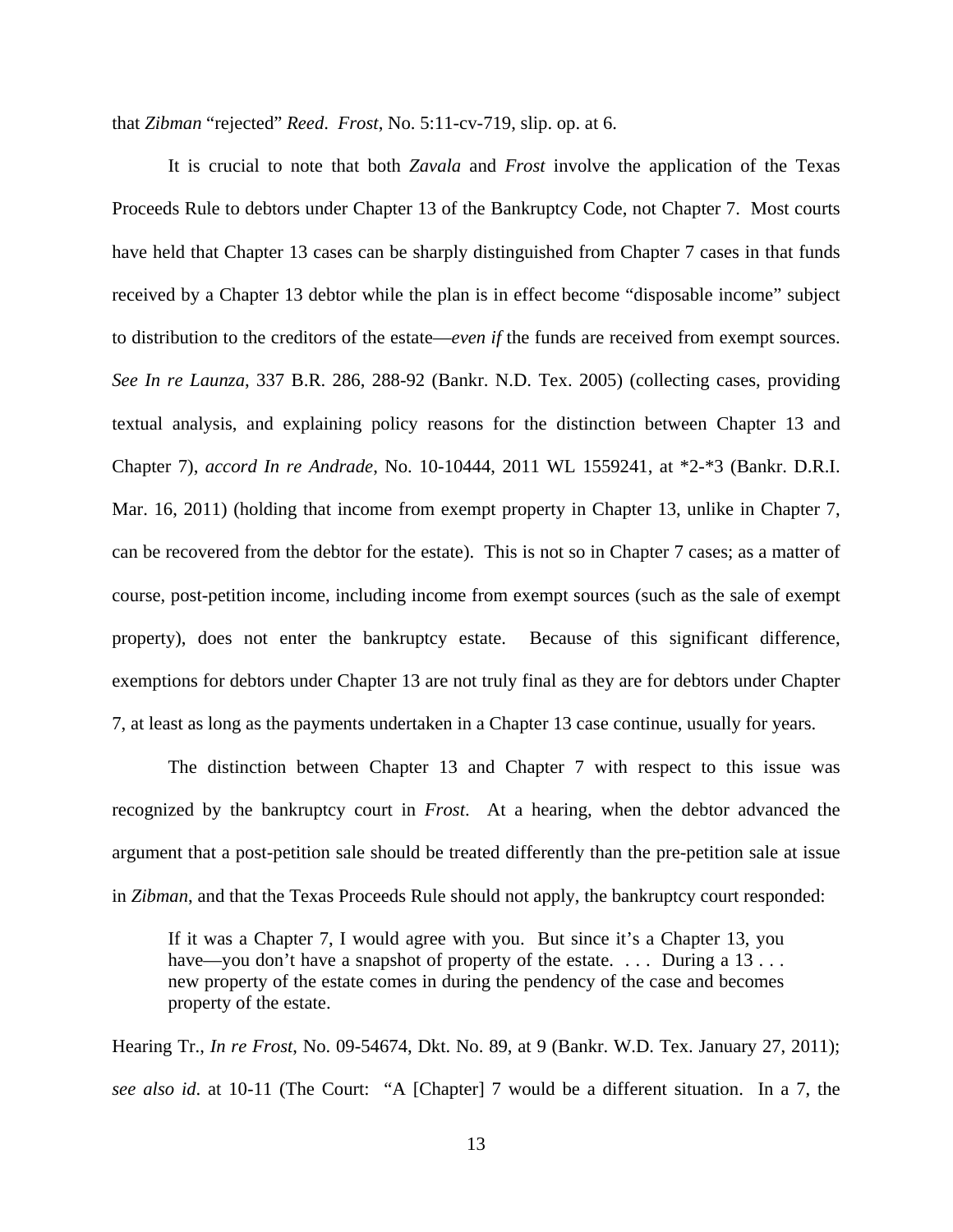property is the debtor's, it's exempted, it's gone, and if he decides to sell it after that, it's subject to only his postpetition creditors. But in a 13, it's different."); *id*. at 12 (noting that the holding in *Zavala* is valid "not in a 7 but in a 13"); *id*. at 14 ("I think [money from the sale of the homestead] comes back if it's not reinvested within six months, in a 13, not in a 7."). Although the *Frost* district court opinion is written very broadly, the issue was decided in the context of a Chapter 13 case, and the *Frost* bankruptcy court limited its holding to the Chapter 13 context. Indeed, the *Frost* bankruptcy court repeatedly noted that its holding would have been different in the Chapter 7 context, such as the present case.

#### **E. The Court's Holding**

In a Chapter 7 case, the best application of the "snapshot" rule articulated in *White* and *Myers* is that once an exemption has been duly claimed on an actual homestead, the proceeds that result from the post-petition, post-exemption sale of that homestead are not subject to later recovery by the bankruptcy estate under the Texas Proceeds Rule. When it is proceeds that are held as of the petition date (as in *Zibman*), or proceeds that are held as of the date the exemption is claimed (as in *Morgan*), the Texas Proceeds Rule applies, for the sound reasons articulated by the Fifth Circuit. If the debtor seeks the benefit of the Texas Proceeds Rule, then the debtor must bear its burden. As *Zibman* instructed, the "fat and the lean," i.e., the proceeds exemption and the burden on the proceeds exemption, cannot be separated. But when a homestead itself is held as of the petition date and as of the date exemption is claimed, the Texas Proceeds Rule is simply not implicated—it is not "necessarily pictured" in the post-petition "snapshot." The debtor who exempts the actual homestead need not seek the benefit of the Texas Proceeds Rule, and thus need not bear its burden.

In analogous contexts, other courts similarly have held that Texas law draws a distinction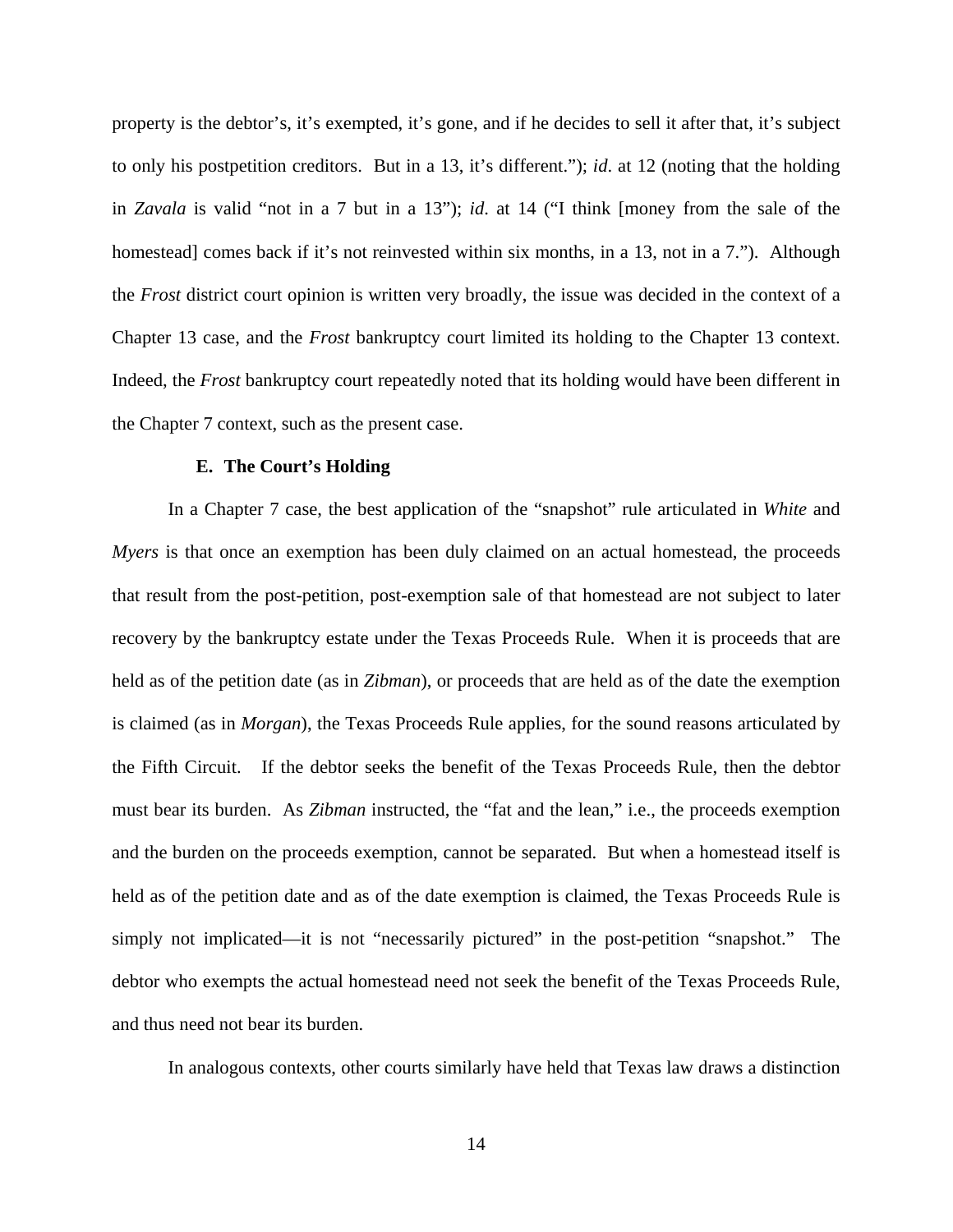between the two different exemption laws, one exempting the real estate itself and the other exempting the proceeds of sale. *See, e.g.*, *West v. Carlew*, No. H-12-0913, 2012 WL 3002197, at \*2 (S.D. Tex. July 23, 2012) (distinguishing between "that section of the [Texas] Constitution which exempts the homestead itself," and the "statute specifically enacted" to exempt "proceeds" from the voluntary sale of the homestead") (quoting *Johnson v. Hall*, 163 S.W. 399, 402 (Tex. Civ. App.—Texarkana 1913, no writ)). These cases support the conclusion that as of the date she filed for bankruptcy and claimed her homestead exemption, the Debtor had an unchallenged exemption in her actual homestead under Texas Property Code § 41.001(a), without either the benefits or the burdens of Texas Property Code  $\S$  41.001(c) being implicated.<sup>6</sup>

A contrary holding would lead to the anomalous result that because Texas provides additional protection to *proceeds* from the homestead sale, *homesteads* enjoy less protection than other categories of exempt assets. If a Chapter 7 debtor exempts tools of the trade or family heirlooms, they are removed from the property of the estate, they belong to the debtor, and the debtor can later sell them and use the proceeds as he or she will. *Davis*, 170 F.3d at 478; *Peterson*, 897 F.2d at 938; *Gasztold*, 2011 WL 5075440, at \*3. The same should be true of a homestead properly exempted and then later sold.

 $\overline{a}$ 

<sup>6</sup> In the case of *Wolfe v. Jacobson (In re Jacobson)*, 676 F.3d 1193 (9th Cir. 2012), the Ninth Circuit held that California's six-month rule applicable to homestead sale proceeds applied to a homestead still owned by the debtor on the petition date. However, the California homestead exemption differs critically from the Texas homestead exemption. As the Ninth Circuit explained, as of the time of the filing, "[t]he [California] homestead exemption gave the [debtors] clearly defined rights with respect to the [homestead]," namely that "[t]he [debtors] had a right to \$150,000 in proceeds," a right that was "contingent on their reinvesting the proceeds in a new homestead within six months of receipt." *Id*. "The homestead exemption merely gave the [debtors] a *conditional right* to a portion of the proceeds from the sale of the [homestead]. *There was no exemption in the [homestead] itself*. To the contrary, the exemption explicitly allowed [the creditor] to force a judicial sale of the [homestead]." *Id*. (emphasis added). The California law is therefore significantly different from the exemption of Texas Property Code 41.001(a), which *is* an "exemption in the [homestead] itself," and not merely "conditional."